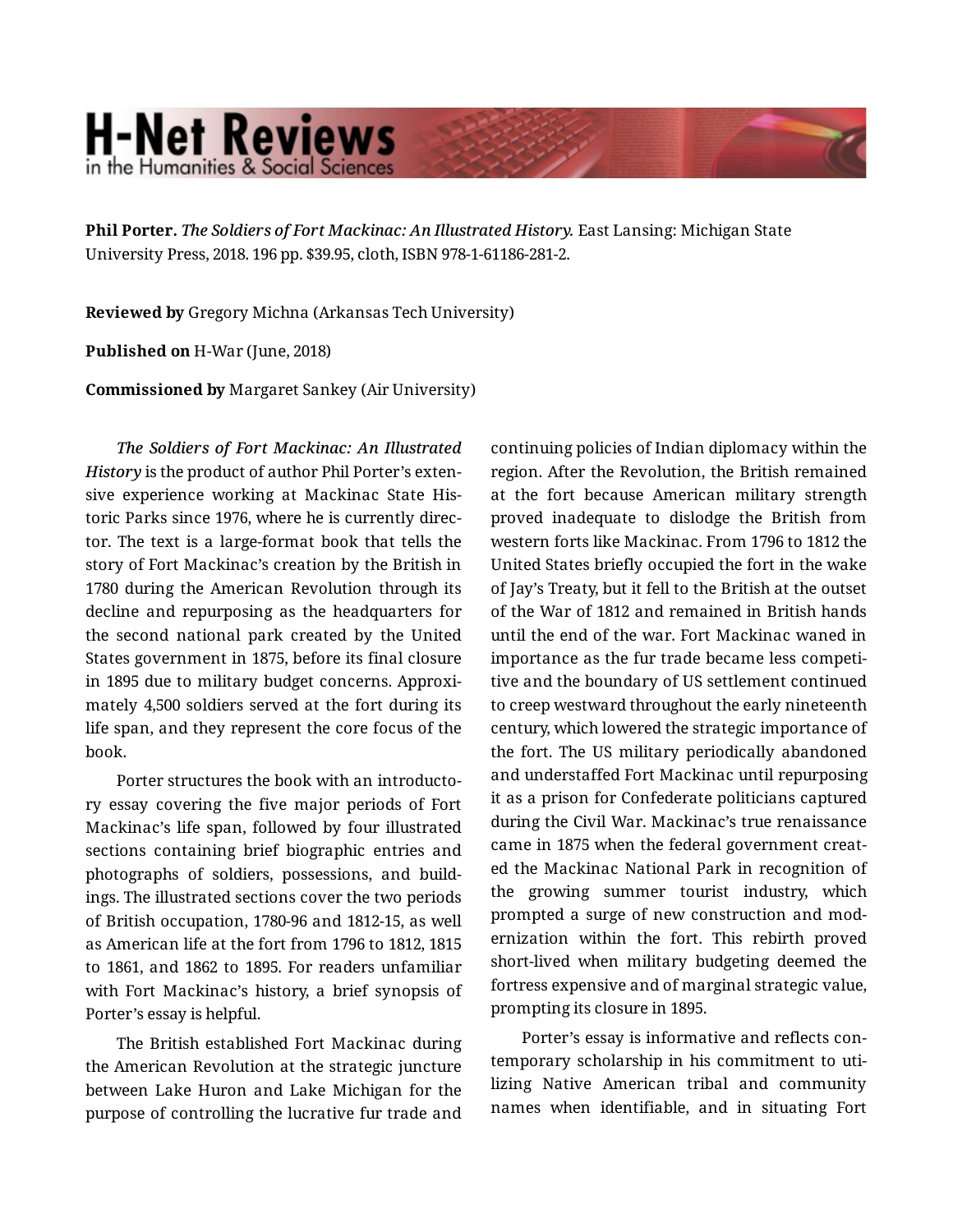Mackinac within the historical trends that shaped its life span. Of greatest interest to military histori‐ ans is undoubtedly the attention Porter devotes within each section of the essay to the experiences of soldiers stationed at Fort Mackinac. Under each phase of Mackinac's life span, Porter highlights is‐ sues such as soldier pay, daily life and work, disci‐ pline, and strategic planning. Some continuities become apparent, such as the consistent depres‐ sion of wages for soldiers, the changing nature of corporal punishment and military discipline, the constant need to rebuild and modernize the fort as it fell behind, and understaffing.

Illustrations form the core of Porter's book. The large format and glossy paper utilized in the physical production of *The Soldiers of Fort Mack‐ inac* ensures that images fill half to two-thirds of each page. The quality of these images is generally consistent, though there are occasional instances where one image clearly possesses a higher pixel density than the image on the corresponding page. The images with the greatest disparity appear on pp. 38-39, though these formatting issues are infre‐ quent enough not to detract from the overall pre‐ sentation of the work. Each image or portrait typically corresponds with a biographical sketch of the soldier represented, along with quotations and facts about their most relevant experiences and connections to Fort Mackinac. While Porter pro‐ vides footnotes for the introductory essay, the paragraphs tied to the images have no correspond‐ ing citation or archival reference. This will make tracking down the more interesting quotations from soldiers difficult for researchers. Even more interesting than the portraits and photographs are images portraying soldiers' lives and material cul‐ ture, such as artillery officer's swords, Dr. John R. Bailey's medical kit and guidebook to the island, and Lieutenant Edward H. Plummer's elephant clock and Egyptian-themed candlesticks that he received as a wedding gift and used in his officer's residence while stationed at the fort. While space is always a premium for publishers, the inclusion of a list of soldiers known to have served at Fort Mack‐

inac to offset the limited selection of soldiers in‐ cluded with their portraiture would enhance future editions of the book.

Readers with a connection to the region sur‐ rounding Mackinac, tourists visiting the park, or genealogists interested in their familial ties to sol‐ diers who served at Fort Mackinac seem to be the most logical audience for *The Soldiers of Fort Mackinac.* Military historians will find the focus on Fort Mackinac's life span in the introductory essay interesting, but of limited use in a college class or their own research. Nevertheless, Porter has succeeded in producing an interesting and beautifully illustrated book on a fort that survived for over a hundred years and served a surprising variety of purposes.